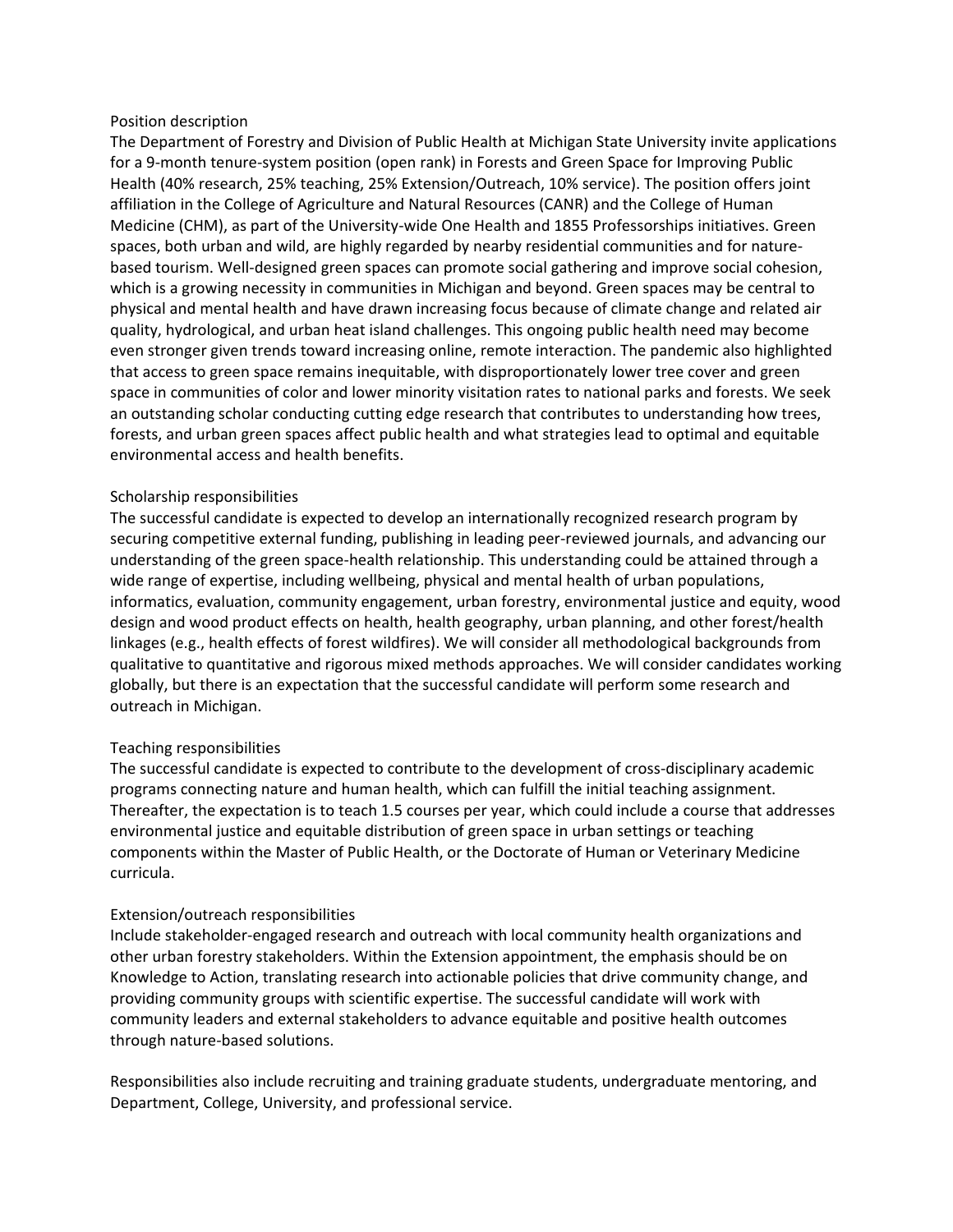A PhD in natural resources or a health field is required. Candidates with joint PhD-health degrees (e.g., MPH, MD, DO, DVM, PsyD, etc.) are encouraged to apply. Experience with community-engaged research is required and with environmental justice is preferred.

This position is part of a distinguished cluster hire at the University level: The 1855 Professorships. Incoming candidates will have an immediate network of other scholars whose work advances institutional priorities of diversity, equity, and inclusion research, teaching, and practices. This professorship will also be part of the One Health cohort of professorships across the Colleges of Human Medicine, Veterinary Medicine, Nursing, Social Science, and Agriculture and Natural Resources, and other major academic units.

### Location

The position will be based at Michigan State University in East Lansing, MI, USA. The primary departmental home for the position is the Department of Forestry. Formally established in 1902, Michigan State $\tilde{A} \in \hat{A}^{\text{tm}}$ s Department of Forestry was among the first undergraduate forestry programs in the U.S. The Department is a vibrant, growing, internationally recognized unit committed to interdisciplinary education, research, and extension to understand and resolve environmental and natural resource issues. The Department of Forestry has a growing portfolio of diversity, equity, and inclusion initiatives including several scholarship and fellowship programs aimed at recruiting and retaining a more diverse student body. The MSU Division of Public Health focuses on population health from its home base  $\tilde{A}\tilde{c}\hat{A}\tilde{E}\hat{A}''$  the College of Human Medicine $\tilde{A}\tilde{c}\hat{A}\tilde{E}\hat{A}'''$ s Flint campus. Being embedded in the Flint community allows our faculty and researchers to understand the assets and needs of the community while studying Flint $\tilde{A}c\hat{A}\tilde{\epsilon} \hat{A}^{m}$ s most pressing public health issues. Spartans work side-by-side with community partners and healthcare providers in a community-identified and communityparticipatory public health focus model to:

Encourage healthy behaviors, mitigate chronic diseases, identify environmental health risks, and examine social factors that influence community health Prepare graduate students to become competent public health professionals to meet the needs of communities across the globe. Engage agencies, professional organizations, and community-based partners on collaborative projects to improve health care delivery that will lead to reductions in health disparities in the community, the state of Michigan, and beyond.

MSU enjoys a park-like campus with outlying research facilities and natural areas. The campus is located in the city of East Lansing, adjacent to the capital city of Lansing. The Lansing metropolitan area has a diverse population of approximately 450,000. Local communities have excellent school systems and place a high value on education. The University is proactive about its obligations under the ADA and provides individual accessibility plans to students and employees with disabilities. Michigan State University is also proactive in exploring opportunities for employment for dual career families, both inside and outside the University, and respects all family forms. Information about MSUA $\zeta \wedge \zeta \in \widehat{A}^{\text{TM}}$ s dual career support can be found a[t http://worklife.msu.edu/dual-career.](http://worklife.msu.edu/dual-career) Information about WorkLife at MSU can be found at<http://worklife.msu.edu/> The College of Agriculture and Natural Resources at Michigan State University is committed to achieving excellence by creating and sustaining an accessible and inclusive culture that values cultural and academic diversity. We are an equal opportunity / affirmative action employer. The CANR is particularly interested in candidates of all backgrounds who are committed to the principle that academic excellence is achieved through open access and proactive inclusion.